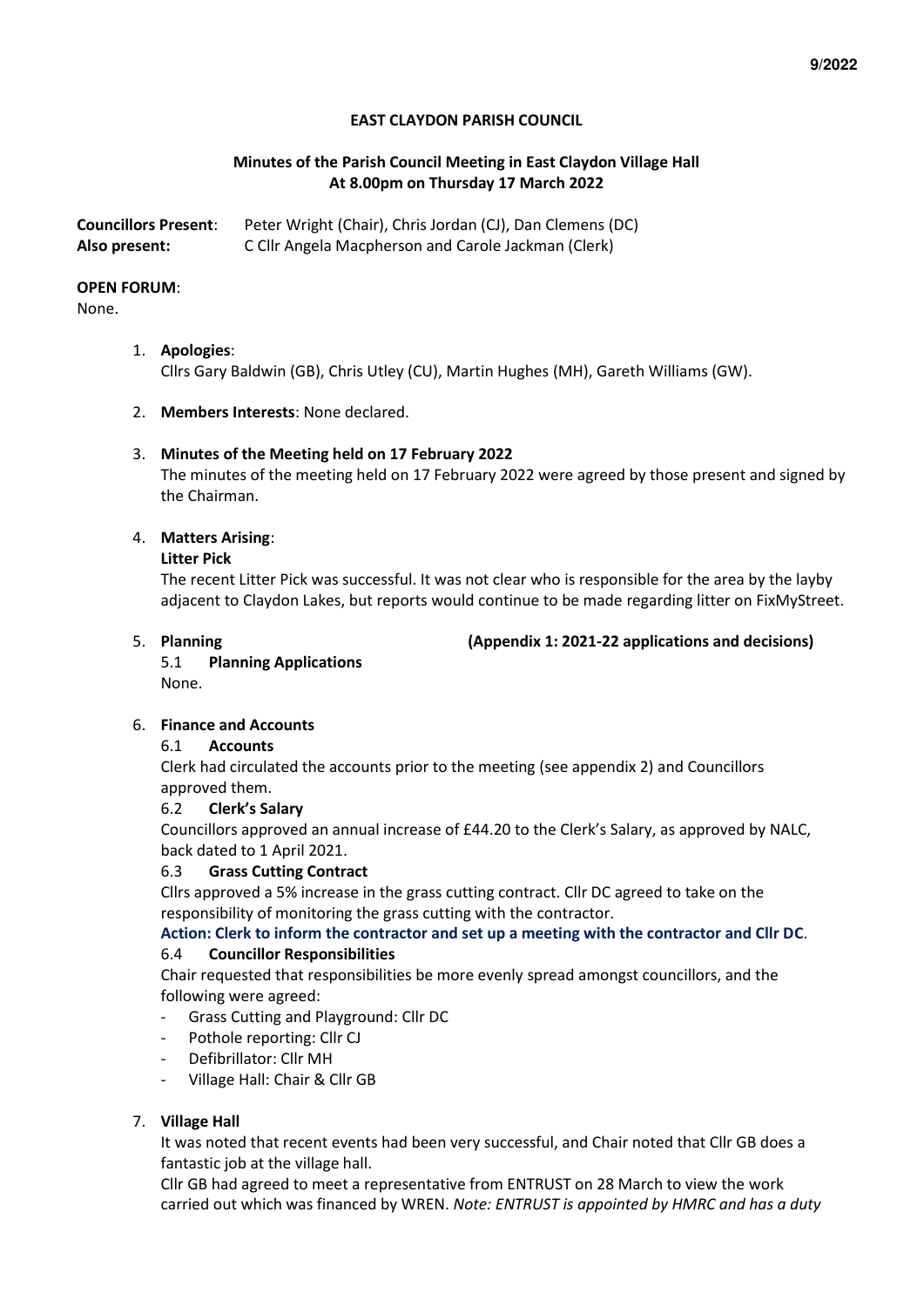*under the Landfill Tax Regulations 1996 (Regulations) to ensure that Landfill Community Fund (LCF) monies received by an Environmental Body are spent compliantly*.

# 8. **Queen's Platinum Jubilee**

The village hall committee has taken the lead in organising events for the Queen's Jubilee and has set up a programme of events which is on the Parish website.

Chair had received a request for a donation of £500 towards flower decorations in the church. Clerk pointed out that the Parish Council is not allowed to make financial contributions to the church.

An application for a road closure has been made for 5 June between 1pm and 5pm.

# 9. **Playground**

# 9.1 **Playground Inspection**

It was noted that the RoSPA safety inspection will be held sometime during May at a cost of £70 + VAT.

# 9.2 **Maintenance**

It was agreed to enquire when the painting of the equipment would take place. **Action: Clerk to send details to Cllr DC.** 

### 10. **School Car Park**

Chair confirmed that:

- He had kept in touch with EWR regarding the proposed project.
- Process for the transference of land is in progress.

# 11. **Roads and Pathways**

# 11.1 **Triangle Feasibility Study**

Chair believes that the cost of the feasibility study is far too expensive.

### 11.2 **Verges and Hedges Cut back**

Some verges still need to be cut back. It was agreed that a verbal reminder to residents to cut back their hedges rather than a formal letter would be preferable.

### 11.3 **Sandhill Road Bridge**

The issues surrounding the Sandhill Road Bridge were noted and C Cllr AM confirmed that she had raised the issue of the state of the verges in the area at various meetings and that they should be made good now, not when HS2 and EWR vacate the area.

Sandhill Road and Verney Road remain in a very poor state and awaits remedial work from EWR

### 11.4 **Addison Road closure**

No updates were available.

### 11.5 **Claydon House Estate Festivals**

It was noted that two big festivals are planned on 17/19 June and 26/28 August. Concern was expressed regarding potential noise, traffic and clearing up the rubbish after the event. It was suggested that a meeting between local Parish Councils and Claydon Estate is sought, and C Cllr AM agreed to attend if a meeting was arranged.

### 12. **Community Boards**

It was noted that the Buckingham & Villages Community Board has a new Chairman, C Cllr Howard Mordue, and that there will be a reduced budget for Financial Year 2022-23.

### 13. **EWR/HS2**

See 11.4 above.

### 14. **Clock Tower**

It was noted that the repairs are in hand.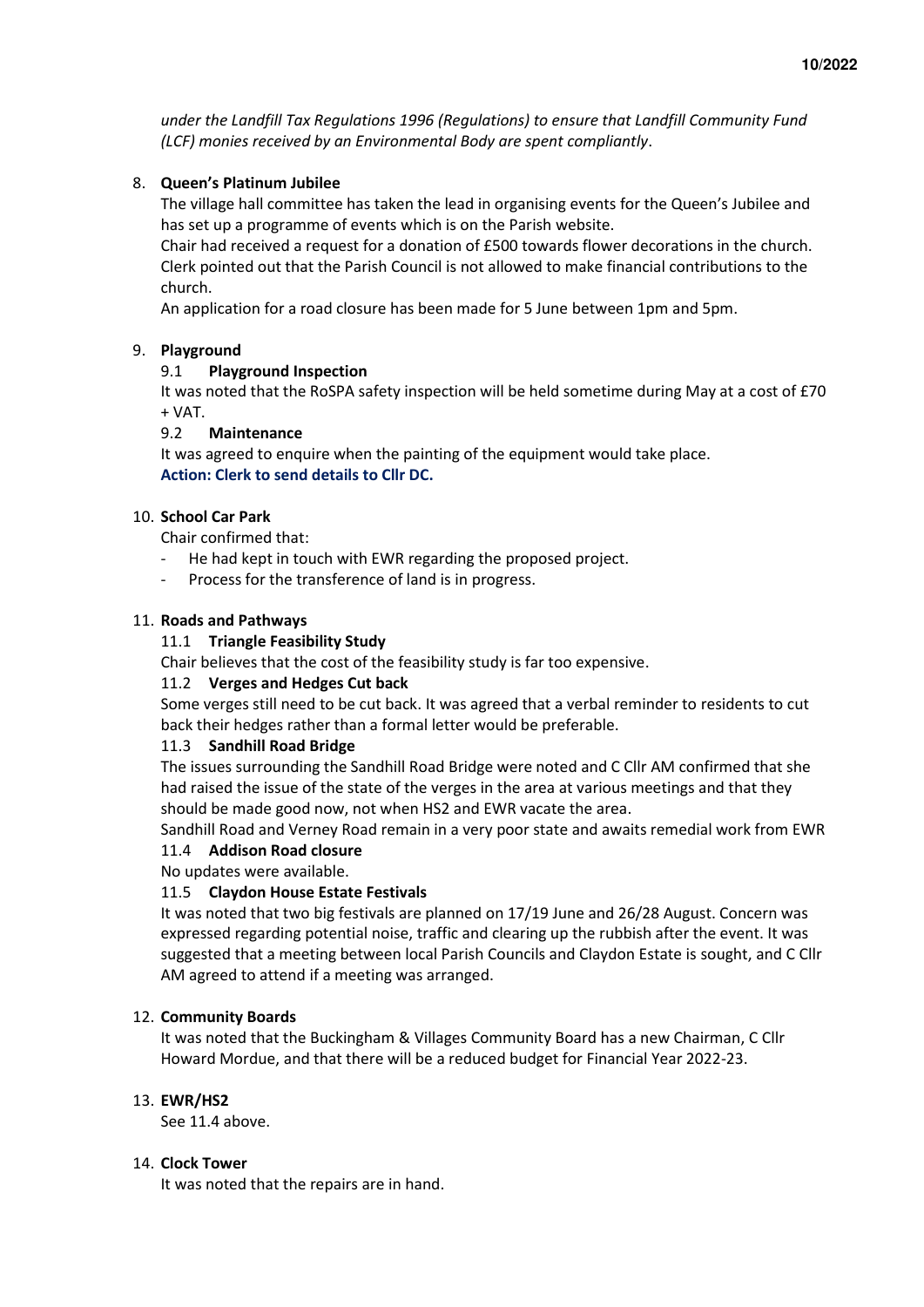#### 15. **Speed watch Seeking Volunteers and Leader**

It was noted that no one has come forward to lead the speed watch due to the lack of action from Thames Valley Police during the previous speed watch sessions. Clerk agreed to be the coordinator until a volunteer came forward.

**Action: Clerk to Liaise with Thames Valley Police to set up the new system.**

# 16. **Council Policies**

Policies had been circulated to Councillors and it was agreed to:

- accept the changes recommended by Cllr CJ
- circulate to councillors again for final review
- approve at April meeting

**Action: Clerk to make the relevant changes and circulate to councillors.** 

#### 17. **General Correspondence**

All relevant email correspondence had been forwarded to Councillors.

#### 18. **Any Other Business**

#### 18.1 **Best Kept Village Competition**

It was agreed to enter this year's Best Kept Village Competition.

#### **Action: Clerk to submit entry**

#### 18.2 **Parish Council Logo**

It had been suggested that the Parish Council should have its own logo. **Action: Clerk to add to the agenda for the April meeting.** 

#### 19. **Date of Next meeting**

The next meeting will be held at **8pm on Thursday 21 April 2022** in the village hall.

Chair closed the meeting at 9.05.